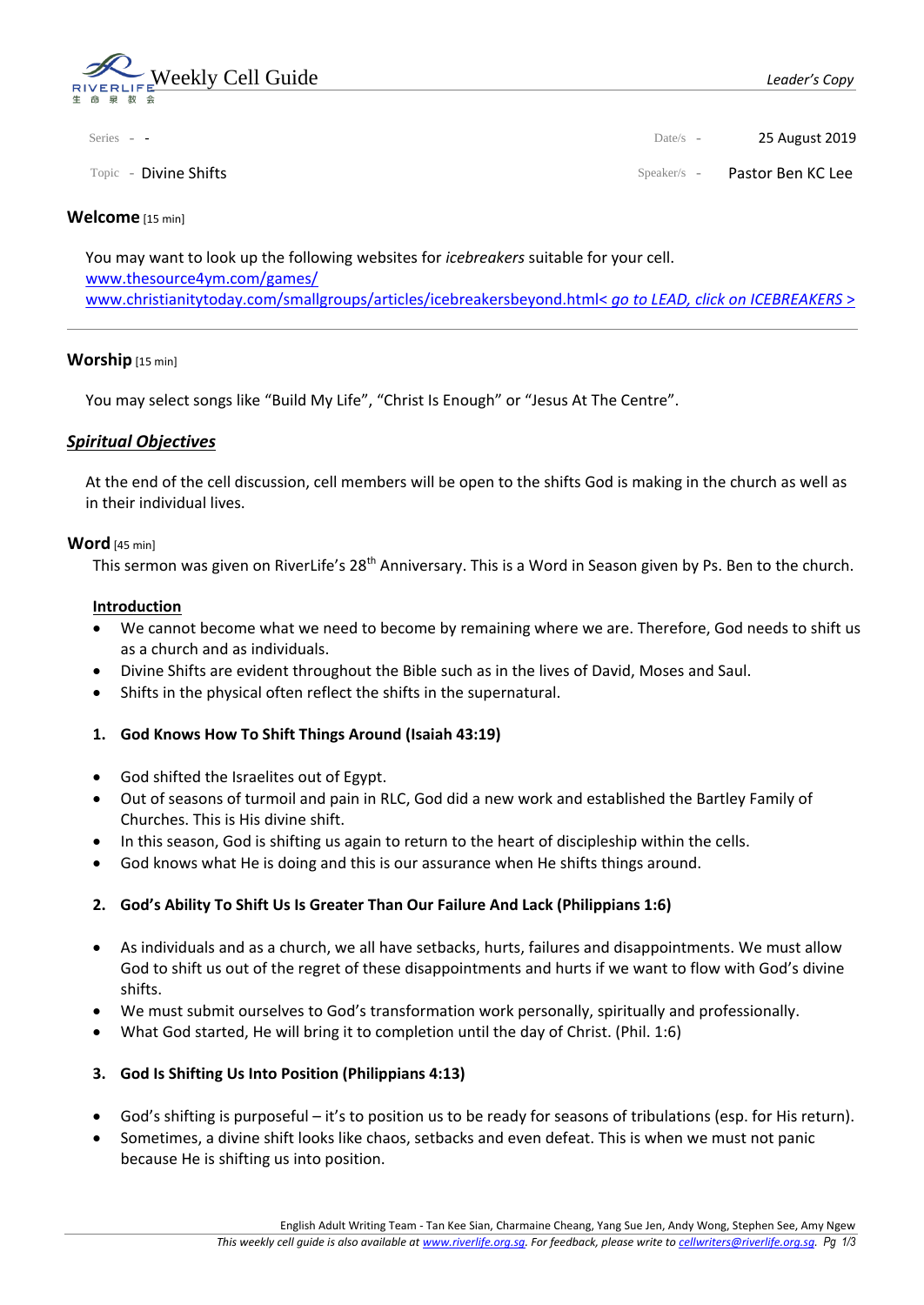

• We must allow God to shift us into position – to build stronger marriages, to build healthier cells and families, etc. It is only then that we can be ready for His return and the tribulations that will follow.

# **Conclusion**

- Life with God requires changes.
- We need to make a spiritual shift to personalize our commitment to the church (e.g., this is my church, not just my parent's church).
- We need to make a mental shift renew our minds, and to let go of old mindsets for the season ahead.
- We need to make an emotional shift to move towards emotional health / to let go of anything (anger, hurts, withdrawal because of hard truths) that can create distance between us and our cell/church communities. We must move towards investing emotionally in our marriages, families and cells.

## *Discussion Questions*

1. **Share with the group your RiverLife story. How did you end up in RiverLife and what are some of the most significant experiences/events you have participated in?** [15 min]

*Leader's Notes: This is a relate question. We all have unique journeys and significant moments in RiverLife. By sharing with one another our journeys and significant moments, we will be able to trace the fingerprints of God not only upon our lives, but also upon our church. These should be celebrated and savored as a group.* 

2. **Read Isaiah 43:19. Ps. Ben shared that God is in the process of divinely shifting us into position. What are some shifts that you have/are experiencing in your life in this season? What are some shifts God is challenging you to make in this season? What are some obstacles you experience towards these shifts?** [15 min]

*Leader's Notes: This is a personal reflection question. This question can be used to unite the various journeys of the individuals within our cells into one common path – a path of divine shifts. God is shifting the various ones of us in this season. It is important for us to recognize the work of God in our lives and to see corporately that we are not alone in our journey. God is shifting all of us individually and corporately.* 

*God is also challenging different ones of us to undergo a shift in the various aspects of our lives. Ps. Ben shared that God's shifting is for a purpose – to get us into position for the spreading of the Gospel and for end times. Encourage your members to share what these areas are and what their struggles are concerning these shifts. Keep to the specific and not be vague. The shifts can happen in these various areas – mentally (mindsets), emotionally (how we relate with others) and spiritually (lifestyle and purpose).*

*In the midst of the sharing, some of your members may struggle with these shifts (eg. Coming out of a non-Christian relationship, cutting off a relationship that doesn't honor God, etc). Encourage them to share openly about their struggles and encourage them through words and prayers to surrender their obstacles to the Lord, drawing their attention to God's promises in Philippians 1:6 and 4:13.*

3. **What is one shift you can make in order to help RLC fulfill its calling as a river of life into this nation and the nations abroad?** [15 min]

*Leader's Notes: A response question. God is not only shifting us individually for His kingdom. He is shifting*